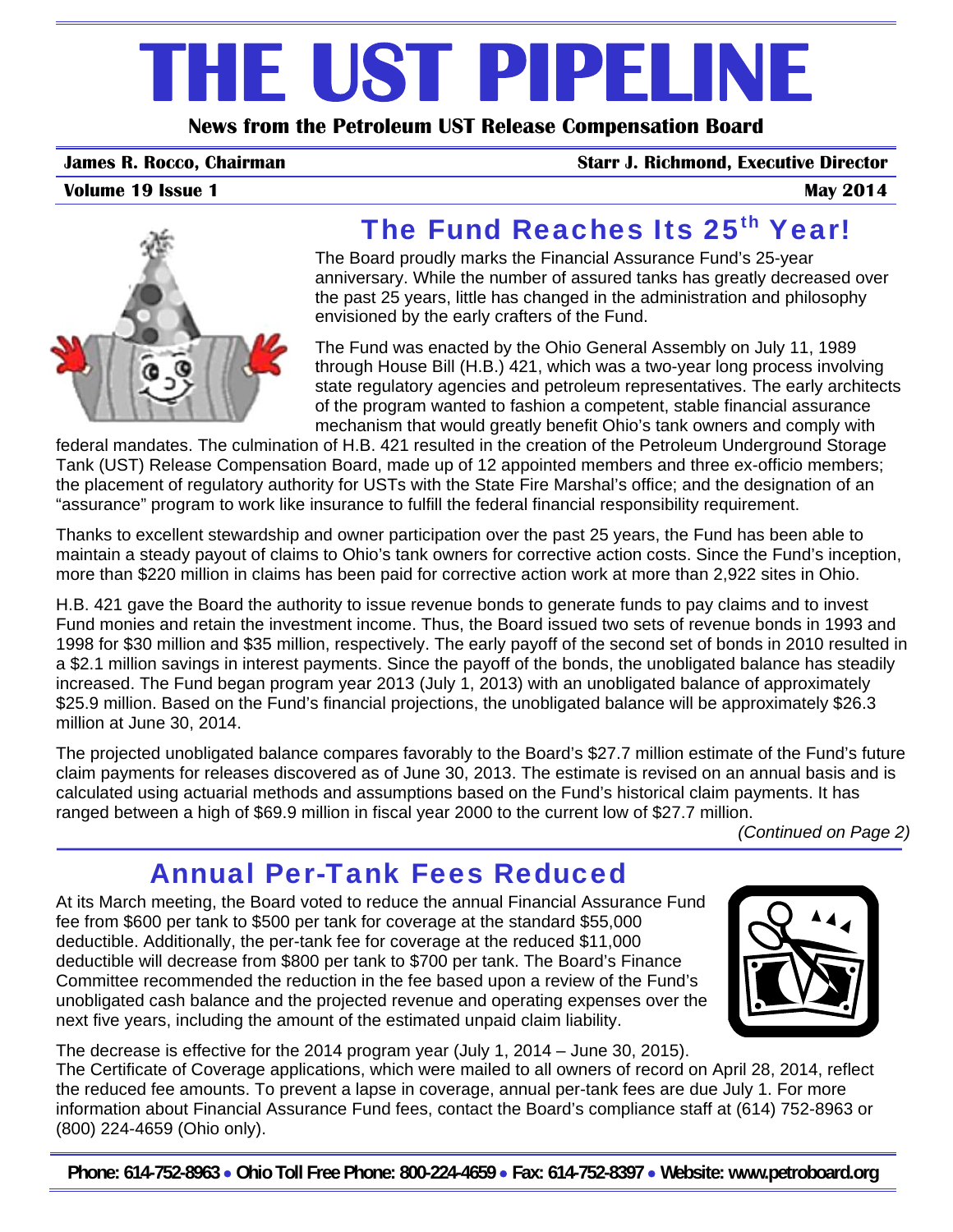#### Long-time Board Employee Retires

Mary Jo McKenzie retired effective January 1, 2014 after serving the Board for 12 years. As Claims Coordinator, Mary Jo was responsible for reviewing and processing incoming claims, settlement determinations and claim payments, as well as providing information to tank owners, consultants and the general public about claims procedures and the documentation required.

After spending 17 years raising her four sons, Mary Jo began her business career at Peabody's International as a Travel/Transportation Manager. Over the years, Mary Jo has held numerous positions, including Special Projects Manager for Marc Associates, Director of the Downtown Council for the Columbus Area Chamber of Commerce, Corporate Sales Director for the Convention & Visitors Bureau, Marketing Director for Executive Education at Ohio State University, and Economic Development Director for the City of Wahpeton, North Dakota. In May 2001, Mary Jo began working for the Board as the Claims Coordinator.

Mary Jo said the term "retirement" doesn't describe her time because she has so much to do and look forward to in the future. She now spends her time taking courses, working in her flower garden, exercising and enjoying her 18 grandchildren, including 10-month old triplets!

The Board's staff will always remember Mary Jo for her friendliness and her legendary organizational skills. The Board and its staff wish her a long and happy retirement!

#### Reduced Deductible Eligibility

As you know, Fund coverage of up to \$1 million dollars less a deductible is available to Ohio's tank owners. This coverage is offered to tank owners at two deductibles - \$500 per tank for the \$55,000 deductible and \$700 per tank for the \$11,000 deductible.

Ohio Revised Code 3737.91 and Ohio Administrative Code 3737-1-06(B) limit the reduced deductible to a responsible person owning, or owning or operating, six or fewer tanks. If you maintain financial responsibility for the deductible amount of coverage for seven or more tanks, as an owner or an operator or both, you are not eligible for Fund coverage at the reduced deductible for those tanks.

# Fund Reaches 25!

#### (Continued from Page 1)

In terms of investments, the Board had historically invested unobligated Fund monies in the State Treasury Asset Reserve of Ohio (STAR Ohio). STAR Ohio is a highly-rated public investment pool administered by the State Treasurer. However, as a result of the significant decrease in the return on STAR Ohio investments, the Board worked with the State Treasurer's office to come up with new investment strategies to maximize the return on monies held in the STAR Ohio unobligated account. Since January 2013, the Board has invested a total of \$8 million – \$4 million in U.S. Treasury Bonds and \$4 million in U.S. Agency Callable Bonds. These investments are laddered over a three-year period so that a portion of the investments mature annually. Upon maturity, the funds will be reinvested in similar instruments, or if needed to meet obligations or expenses, returned to the STAR Ohio unobligated account.

This program year, the Board voted for a reduction in the annual per-tank fees for the first time since the inception of the Fund. Decreasing the annual per-tank fee by \$100 per tank will decrease tank owners' cost of compliance by \$2 million annually; the average savings for each tank owner is estimated to be \$640.

The past and present Board members' commitment, the dedication of the Board's staff and the continued support of Ohio's tank owners have made for a successful and solvent Fund that tank owners can depend on for many years to come. The Board will continue to look ahead and plan for the Fund's successful future. As always, if you have any questions, require assistance or would like to be placed on the Board's mailing list, please contact the Board's office at (614) 752-8963.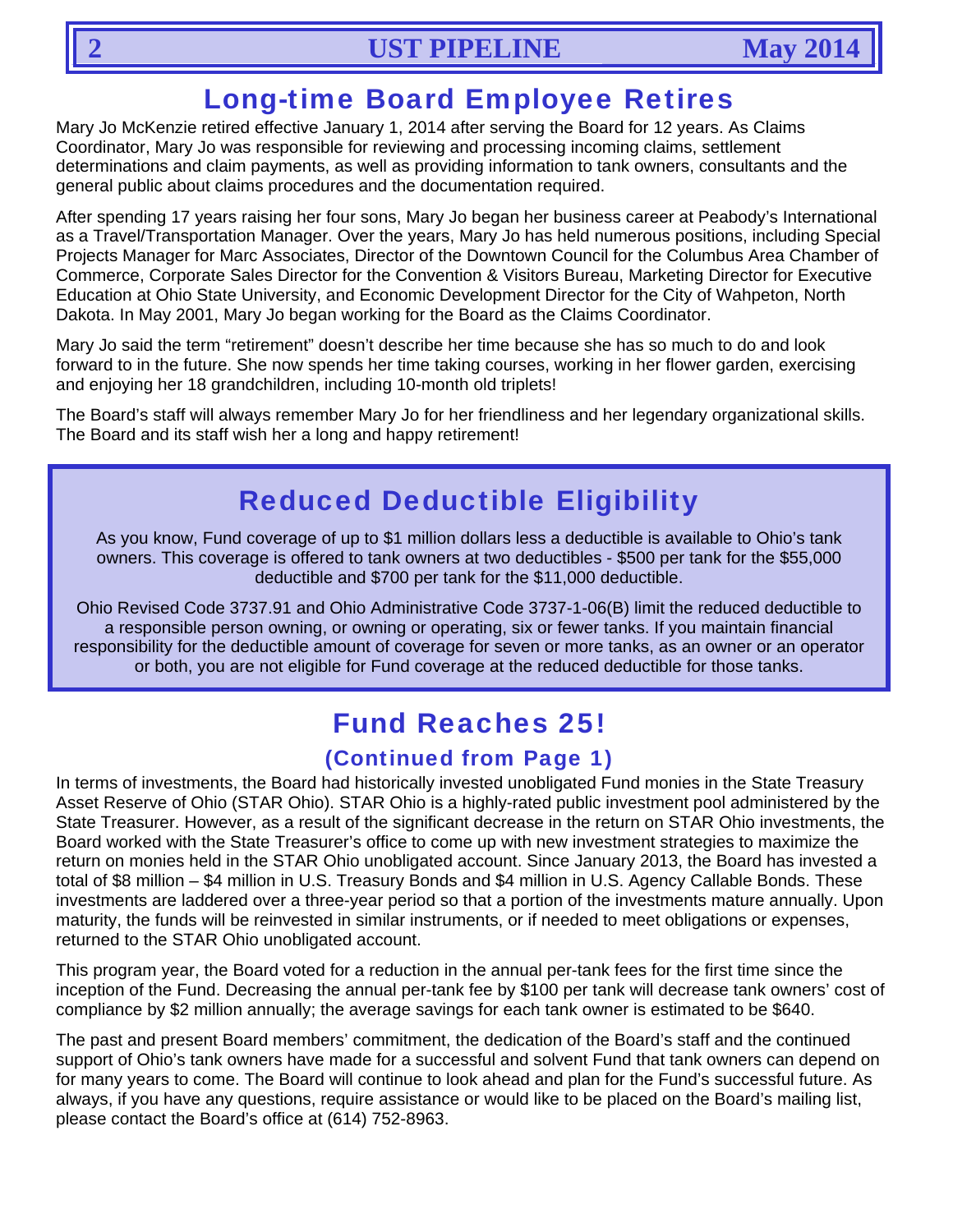### BUSTR Introduces Revolving Loan for Political Subdivisions

The Bureau of Underground Storage Tank Regulations (BUSTR), Division of State Fire Marshal, has begun to implement a revolving loan fund program for political subdivisions, including Community Improvement Corporations, as defined in Ohio Revised Code 3737.883 (A).

Revolving Loan Guidelines:

- For any funded activity, the property on which the underground storage tanks (USTs) are or were formerly located must be within the territorial boundaries of the political subdivision.
- For UST removals, the political subdivision must be the owner but not the operator of the property.
- For site assessments and corrective actions, there must be no financially-viable responsible persons available to conduct the activity.

Funds borrowed by a political subdivision may be used for removing existing USTs, performing or completing assessment for a former UST site and performing or completing corrective action at a former UST site. The loan is granted on an interest-free basis for a period not to exceed 10 years. The repayment terms are established in the loan agreement. For any funded activity, the political subdivision must commit to spend, from its own funds, an amount equal to five percent (5%) of the loaned amount.

Application documents and procedures will be available this Spring. The distribution of loan funds will begin after July 1, 2014. For more information about the Revolving Loan Fund, contact BUSTR at (614) 752-7938 or (800) 686-2878.

# Financial Responsibility Requirements for Waste Oil Tanks

Tank owners often ask, "Do underground waste oil tanks require proof of financial responsibility?" Based upon the definitions of an underground storage tank and a regulated substance, the answer is "yes."

Ohio Revised Code (O.R.C.) 3737.87 (P) defines an underground storage tank as one or any combination of tanks, including the underground pipes connected thereto, that are used to contain an accumulation of regulated substances the volume of which, including the volume of the underground pipes connected thereto, is 10% or more beneath the surface of the ground.

The term does not include any of the following:

- Pipeline facilities;
- Farm or residential tanks of 1,100 gallons or less used for storing motor fuel for noncommercial purposes;
- Tanks used for storing heating fuel for consumptive use on the premises where stored;
- Storm or waste water collection systems;
- Flow-through process tanks; and
- Septic tanks

Further, O.R.C. 3737.87 (L) defines a regulated substance as petroleum or any substance identified or listed as a hazardous substance in rules adopted under division (D) of section 3737.88 of the Revised Code.

A waste oil tank contains an accumulation of a regulated substance (waste oil); therefore, financial responsibility, including participation in the Financial Assurance Fund, is required.

For more information about Ohio's financial responsibility requirements or to find out if you are required to have financial responsibility for your UST, contact the Bureau of Underground Storage Tank Regulations (BUSTR) at (614) 752-7938.